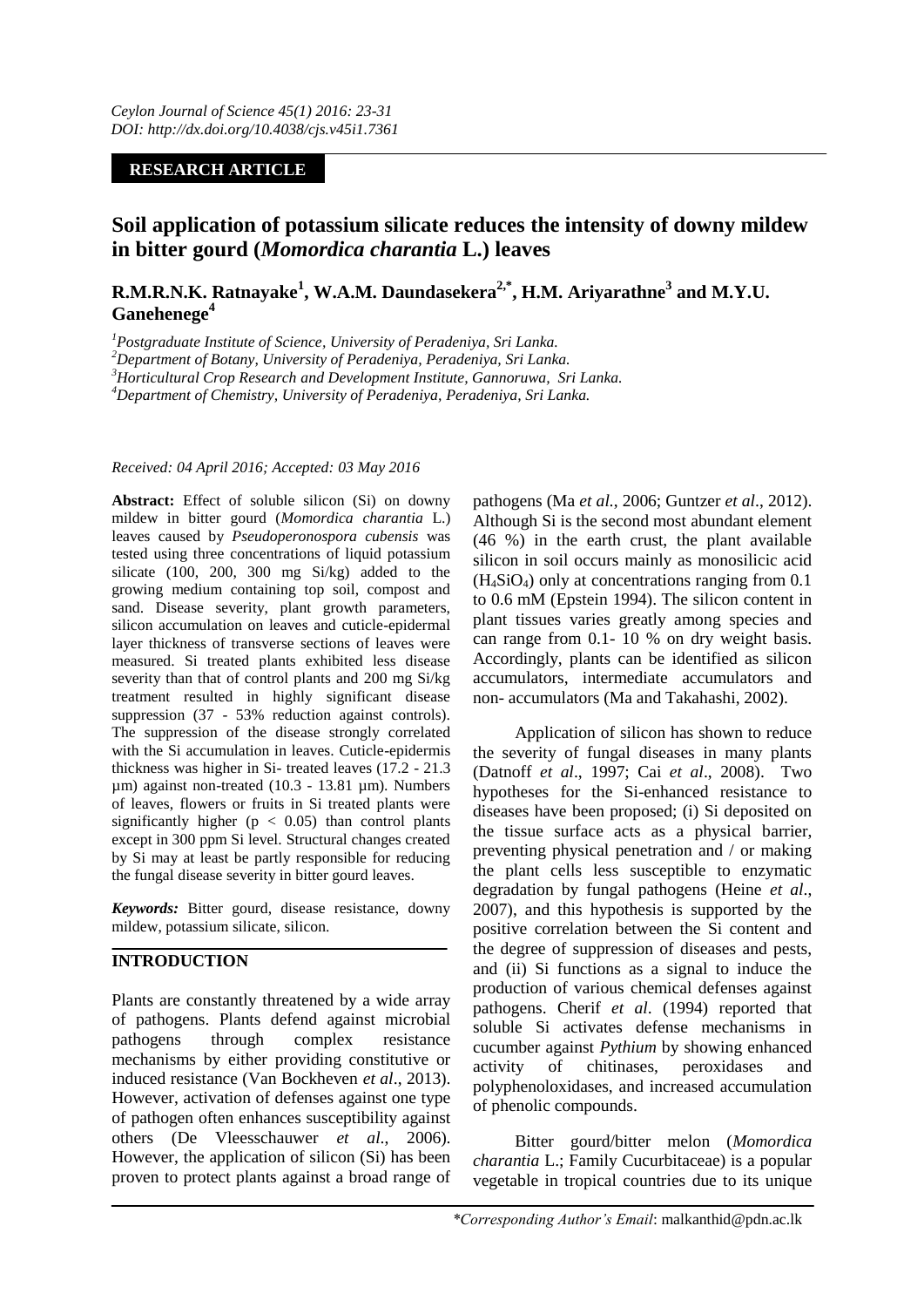taste and medicinal properties (Robinson and Decker-Walters, 1996). Extensive investigations have shown that the extracts of many parts of this plant have marked diuretic and hypoglycemic properties both in animals and humans (Chaturvedi, 2012; Matheka and Alkizim, 2012). However, bitter gourd plants in the field are susceptible to many fungal diseases leading to loss of yield and product quality. Among these, downy mildew is considered as the most serious foliar disease of bitter gourd in Sri Lanka (Anon, 1990). At present, application of fungicides is the main control method. The exact nature of protective effects by Si against fungal pathogens in bitter gourd is not well understood. Relatively few published work related to silicon- bitter gourd system indicates that this crop is a moderate-silicon accumulator (Heine *et al*., 2007). Therefore, better understanding of protective effects of Si in bitter gourd will open up a new avenue as an alternative method to application of fungicides. The objective of the present study was to test the effectiveness of soil amendment with Si on downy mildew severity in bitter gourd leaves at field level and to determine if any cytological changes were associated with fungal restriction.

#### **EXPERIMENTAL**

#### **Plant material and growth medium**

*Momordica charantia* L. cultivar Matale green was grown in plastic pots containing sand: top soil: compost at 2:1:1 ratio as the growing medium. The pots were arranged in a plant house at the Horticultural Crop Research and Development Institute (HORDI), Gannoruwa, Sri Lanka (7.0 -9.0º N; 81 - 82º E) with 1.5 m x1.5 m plant spacing. Three seeds were planted per pot and thinning to one seed was done at four leaf stage. Potassium silicate  $(20\%$  SiO<sub>2</sub>; 80% K2O; Daejung, Korea) in three concentrations, 100 ppm Si (100 mg/ kg soil), 200 ppm Si (200 mg/kg soil) and 300 ppm Si (300 mg Si/kg soil) were added to the growing medium at the 4-leaf stage and continued up to 28 days at seven day intervals. Media without silicon but added with potassium fertilizer in appropriate amounts to compensate the effect of added potassium in the form of  $K_2SiO_3$  were used as the control; Control  $1 = No$  addition of silicon but K fertilizer was added to compensate the effect of added K in the form of potassium silicate in 100 ppm Si level, Control  $2 = No$  addition of silicon but K fertilizer

was added to compensate the effect of added K in the form of potassium silicate in 200 ppm Si level and Control  $3 = No$  addition of silicon but K fertilizer was added to compensate the effect of added K in the form of potassium silicate in 300 ppm Si level. Basal dressings and top dressings of fertilizer as well as irrigation, pesticide application, staking, pruning and trellising were done according to the recommendations of the Department of Agriculture, Sri Lanka (Anon, 1990).

#### **Plant- available Si and pH in growth medium**

Potting media with added fertilizer were analyzed for plant-available Si and pH before adding silicon. Soil mixture (0.1 g) was added to 50 g of  $\text{Na}_2\text{CO}_3$  solution (10 g dm<sup>-3</sup>) plus 50 g of  $NH<sub>4</sub>NO<sub>3</sub>$  solution (16 g dm<sup>-3</sup>) and agitated for one hour. The samples were kept undisturbed for 5 days before determining Si (Buck *et al*., 2010). Plant available Si level was determined by colorimetric analysis (Snyder, 2001) for 25 sub samples of the soil mixture. Soil pH in 25 sub samples was measured as described by Dharmakeerthi *et al*. (2007).

#### **Assessment of downy mildew disease incidence**

Downy mildew disease severity in bitter gourd leaves was rated through external observations on weekly basis using a self-prepared scale  $(0 =$ no disease,  $1 = 1$  to 20%,  $2 = 21$  to 40%,  $3 = 41$ to 60%,  $4 = 61$  to 80%, and  $5 = 81$  to 100% of upper leaf surface covered with disease). Disease ratings were used to calculate area under disease progress curve (AUDPC) for each treatment by the midpoint rule method (Campbell and Madden, 1990):

$$
AUDPC = \sum_{i=1}^{n-1} \left[ \frac{(y_i + y_{i+1})}{2} \right] \times (t_{i+1} - t_i)
$$

 $(n =$  number of disease assessment times,  $y =$ disease severity,  $t =$  time duration of the epidemic).

#### **Evaluation of silicon accumulation in bitter gourd leaves over time**

Leaves were analyzed for silicon accumulation starting at 35 days after the first Si application and continued up to 77 days at seven day intervals. Four to five leaves per bitter gourd plant were collected from 60 cm to 90 cm above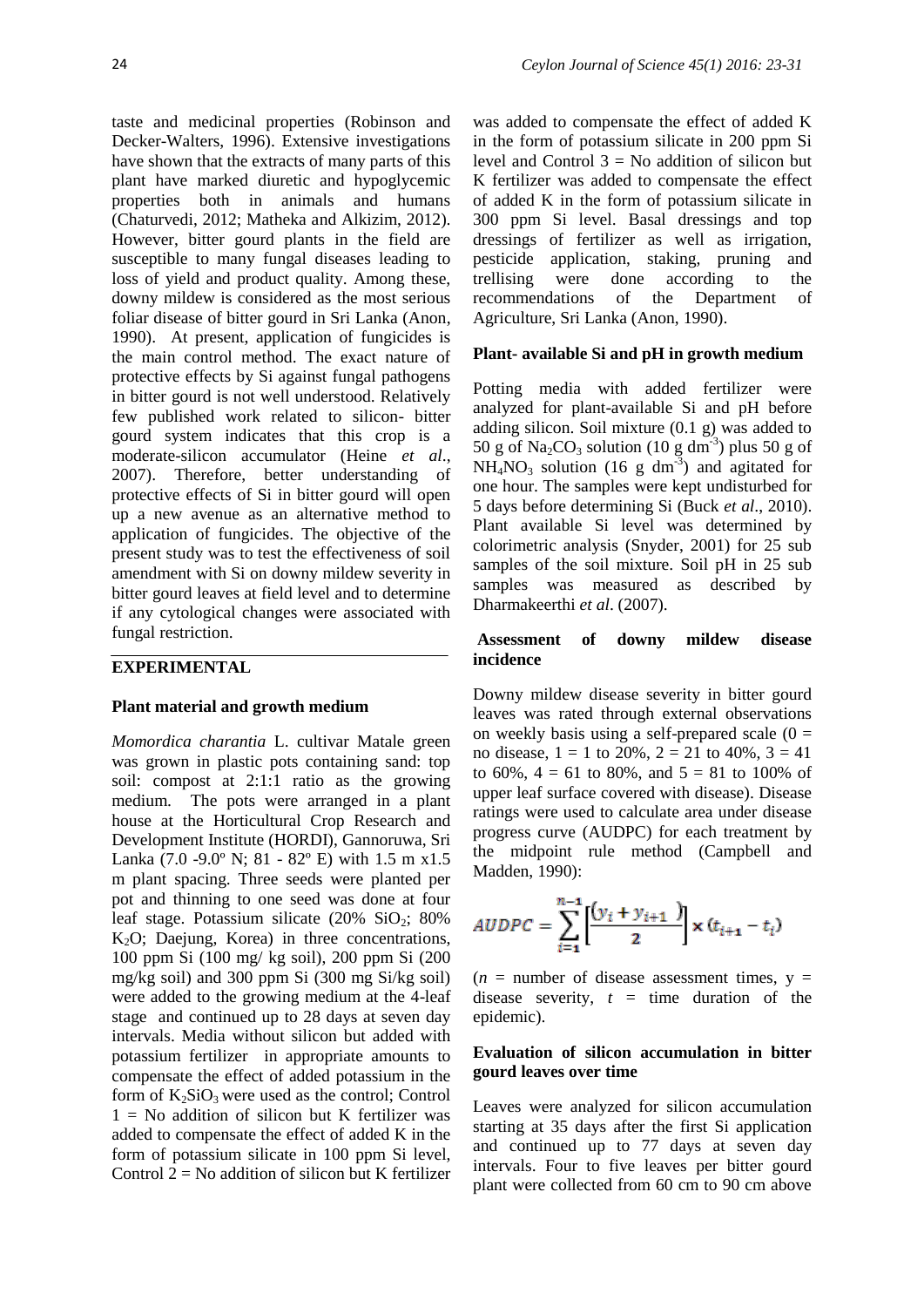the upper level of the potting medium and oven dried at 70 ºC for three days. Dried tissue was ground finely to pass through a 0.45 mm mesh. Silicon content was determined with slight modification to the procedure of autoclaveinduced digestion (Elliot and Snyder, 1991). A 100 mg sample of leaf powder was placed in polypropylene tubes with 2 ml of 50% hydrogen peroxide  $(H_2O_2)$  and 3 ml of 50% sodium hydroxide (NaOH). Each tube was shaken gently and covered with plastic caps and then placed into an autoclave at 103 kPa for 30 min. Tubes were removed and the volume was increased to 50 ml with distilled water. Si content of leaves was determined colorimetrically as follows: a 1 ml aliquot was taken from the digested plant tissue and mixed in 10 ml of distilled water. Then, 0.25 ml of 1:1 hydrochloric acid, 0.5 ml of ammonium molybdate solution (100 g/l, pH 7.0), 0.5 ml tartaric acid (200 g/l), and 0.7 ml of a reducing solution were added. The reducing solution was prepared by dissolving 4 g sodium sulfite  $(Na_2SO_3)$ , 0.8 g 1-amino-2-naphthol-4sulphonic acid, and 50 g sodium bisulfite  $(NaHSO<sub>3</sub>)$  in 500 ml water. Five minutes elapsed between the addition of the ammonium molybdate and the tartaric acid. After 10 min, the absorbance was measured at 815 nm with a spectrophotometer (ChromTech CT6200, Taiwan). A series of Si standard (from 0 to 5 ppm) prepared from a Si standard solution (1000 mg /l, Fluka, Sigma Aldrich) was used to generate a regression equation for determining final Si content (mg/kg dry weight) in leaves.

### **Effect of silicon on the growth of the bitter gourd plant**

Number of leaves, flowers, and fruits per plant were counted at seven day intervals starting from 35 days after the first Si treatment application.

### **Effect of silicon application on structural changes in leaves**

Transverse sections (TS) of leaves obtained from the plants treated with 200 ppm Si and control plants were observed under light microscope and

### **Data analysis**

The experiment was laid out in complete randomized design  $(n = 30)$ . Data gathered were analyzed using Analysis of Variance (ANOVA) and by linear regression by Statistical Analysis System (SAS) for windows version 9.0. Differences between treatment means were obtained by Duncan's multiple range test at 5% significance level ( $p<0.05$ ).

### **RESULTS**

### **Plant- available Si and pH in the growth medium**

The potting medium contained an average of 2.87 mg dm<sup>-3</sup> Si  $(0.47 \text{ mM})$ , pH of the soil mixture before amendment with Si was 7.2.

### **Downy mildew disease incidence**

Downy mildew disease was identified by its typical symptoms; angular chlorotic lesions in the infected leaves, eventually, turned necrotic and curled upwards. Further, Gray-brown to purplish-black fungal growth was observed on the lower surface of the leaf. Symptoms initially appeared in the field 8 weeks after seeding and gradually increased until the end of the experiment (77 days after seeding). Disease severity of silicon treated plants was lower than that of control plants during the entire period tested (Figure 1). However, regression analysis did not indicate a significant relationship [regression coefficient  $(R^2) = 0.25$ ] between disease severity (AUDPC) and Si application rates (Figure 2). Among the three silicon treatments 200 ppm Si showed a highly significant effect (p<0.001) on disease suppression where 37% -53% reduction of disease severity was evident against non-Si treated controls over the study period.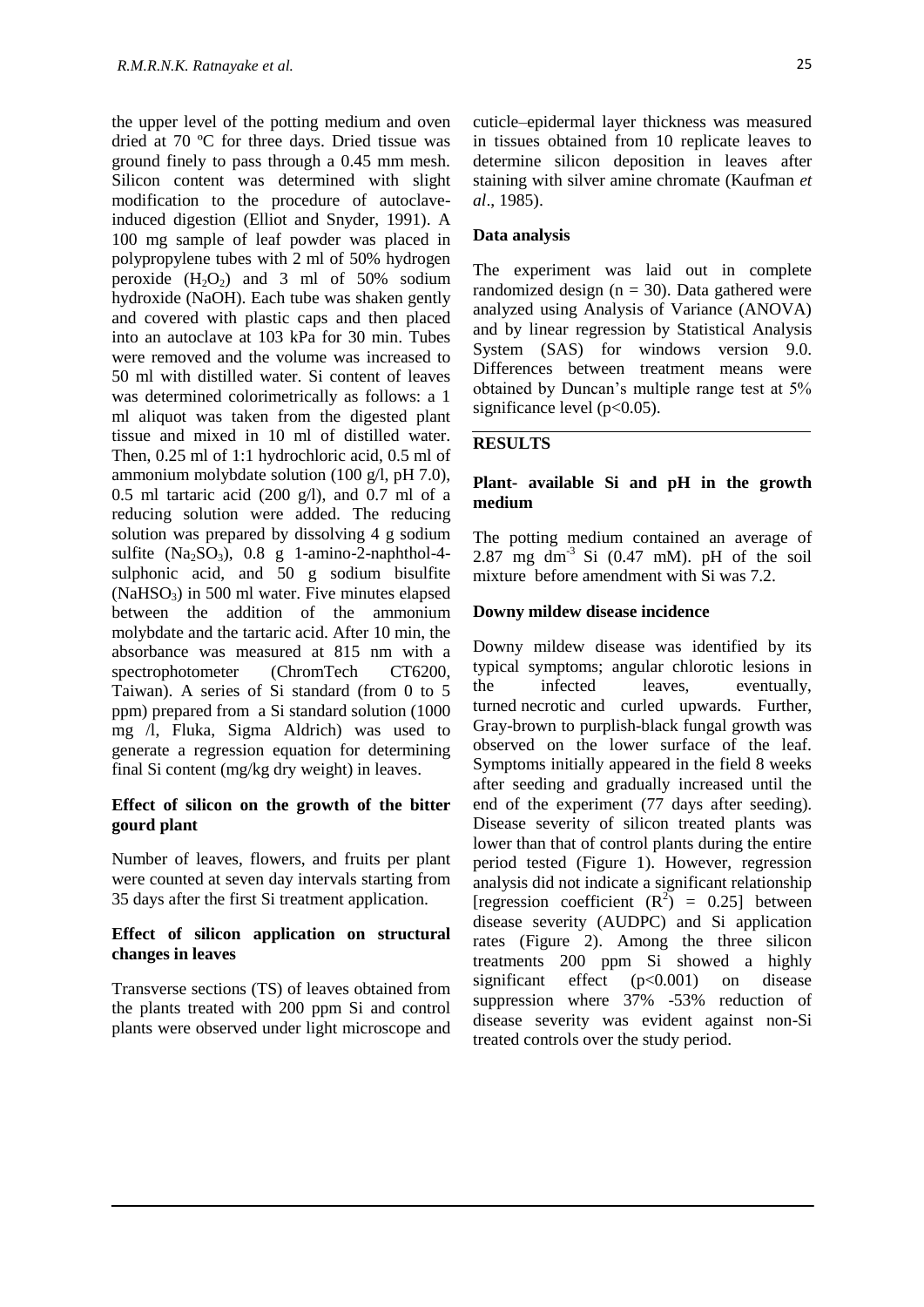

**Figure 1:** Variation of the downy mildew disease severity on bitter gourd grown in media amended with different silicon concentrations (Disease index  $0 =$  no disease symptoms;  $5 = 81$  to 100% of upper leaf surface covered with disease symptoms of downy mildew.

Control 1= No addition of silicon but K fertilizer was added to compensate the effect of added K in the form of potassium silicate in 100 ppm Si level, Control  $2 = No$  addition of silicon but K fertilizer was added to compensate the effect of added K in the form of potassium silicate in 200 ppm Si level and Control 3= No addition of silicon but K fertilizer was added to compensate the effect of added K in the form of potassium silicate in 300 ppm Si level.)



**Figure 2:** Relationship between Potassium silicate rates added to the growth medium and disease severity of downy mildew in bitter gourd leaves expressed as area under disease progress curve (AUDPC).

#### **Silicon accumulation in leaves over time**

All Si treated plants exhibited significantly higher Si levels in leaves compared to nontreated plants. The highest Si content was detected in 200 ppm Si treated plants throughout the period of investigation where as the lowest Si content was shown by the plants that did not receive Si (control 1-3). There was a strong relationship  $(R^2 = 0.95)$  between the tissue accumulated Si and disease suppression in leaves (Figure 3). It was also noted that Si content accumulated in leaves in 300 ppm Si rate was less than 200 ppm and 100 ppm Si applied plants. When the silicon application was terminated at 28 days after first Si application, accumulated Si content in leaves went up to the maximum levels (range 2.5-3.5 % dry wt.) by 42 days and then decreased gradually up to 0.5-0.8 % dry wt. level over time (Figure 4).

#### **Plant growth**

Effect of Si on plant growth parameters including number of leaves, flowers and fruits per plant was significantly higher than those in non-Si treated plants and the highest growth rate was associated with 200 ppm application. However, effect of 300 ppm on plant growth was less pronounced (Table 1).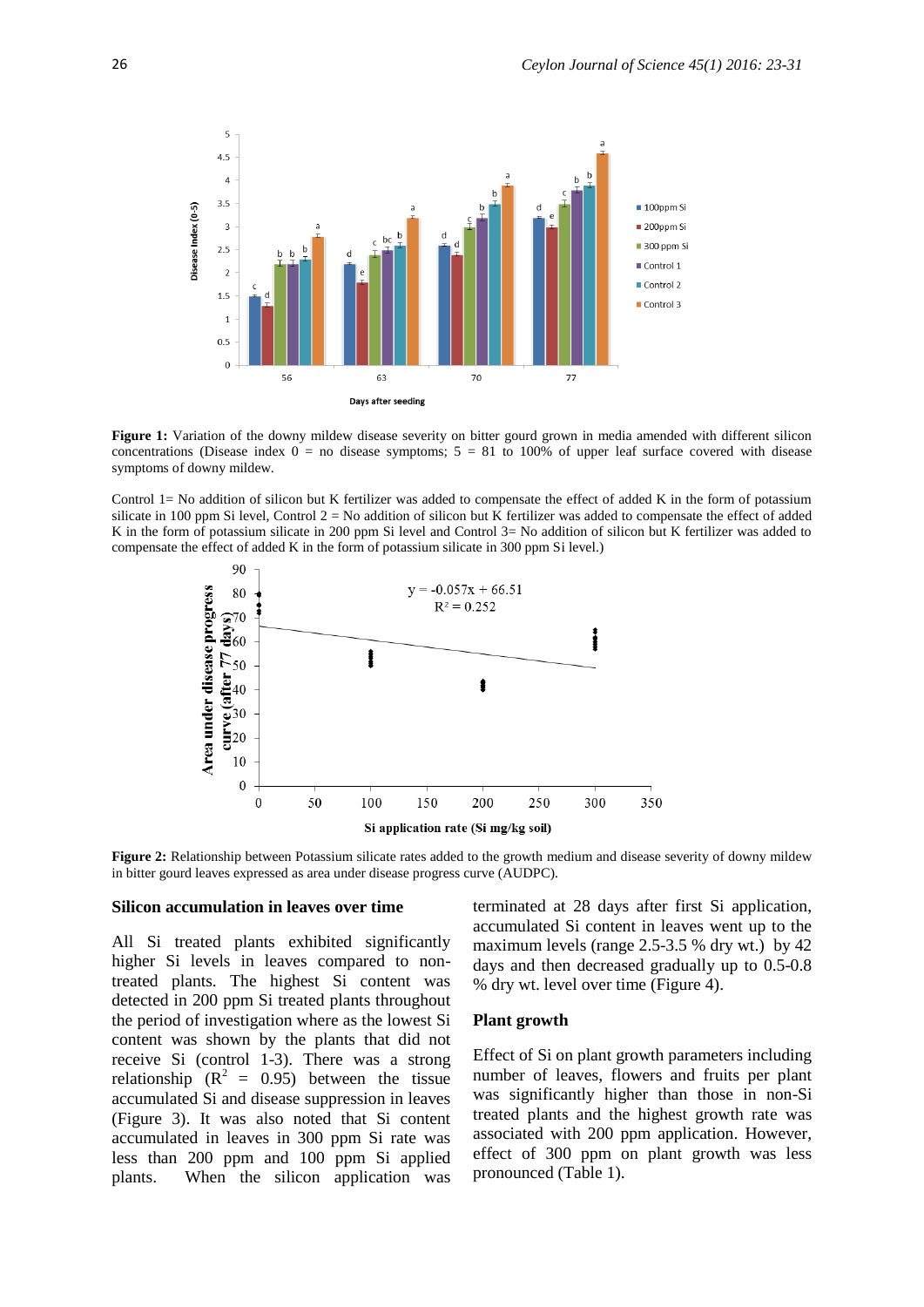

**Figure 3:** Relationship between accumulated Si level in bitter gourd leaves and downy mildew disease severity expressed as area under disease progress curve (AUDPC)



**Figure 4:** Changes in Si accumulation in bitter gourd leaves over time. Note: Si application was started at 4-leaf stage and continued up to 28 days with seven days interval.

**Table 1:** Variation in leaf, flower and fruit number per bitter gourd plant with different silicon treatments

| Si level             | <b>Leaf Number x</b><br>(no/plant) | <b>Flower Number x</b><br>(no/plant) | <b>Fruit Number x</b><br>(no/plant) |
|----------------------|------------------------------------|--------------------------------------|-------------------------------------|
| 100ppm Si            | 98.5 <sub>b</sub>                  | $7.4$ ab                             | 3.7 <sub>b</sub>                    |
| 200ppm Si            | 114.4a                             | 8.0a                                 | 4.9 a                               |
| 300ppm Si            | 99.3 <sub>b</sub>                  | $6.6$ abc                            | 1.7 <sub>e</sub>                    |
| Control 1            | 77.6 c                             | 2.8d                                 | 1.4f                                |
| Control <sub>2</sub> | 82.2c                              | $4.0$ bcd                            | 1.9d                                |
| Control 3            | 84.3 c                             | 4.7 <sub>bc</sub>                    | 1.7e                                |

<sup>x</sup>Observations made 70 days after seeding.

Note. Control 1= No addition of silicon but K fertilizer was added to compensate the effect of added K in the form of potassium silicate in 100 ppm Si level, Control 2= No addition of silicon but K fertilizer was added to compensate the effect of added K in the form of potassium silicate in 200 ppm Si level and Control  $3 = No$  addition of silicon but K fertilizer was added to compensate the effect of added K in the form of potassium silicate in 300 ppm Si level.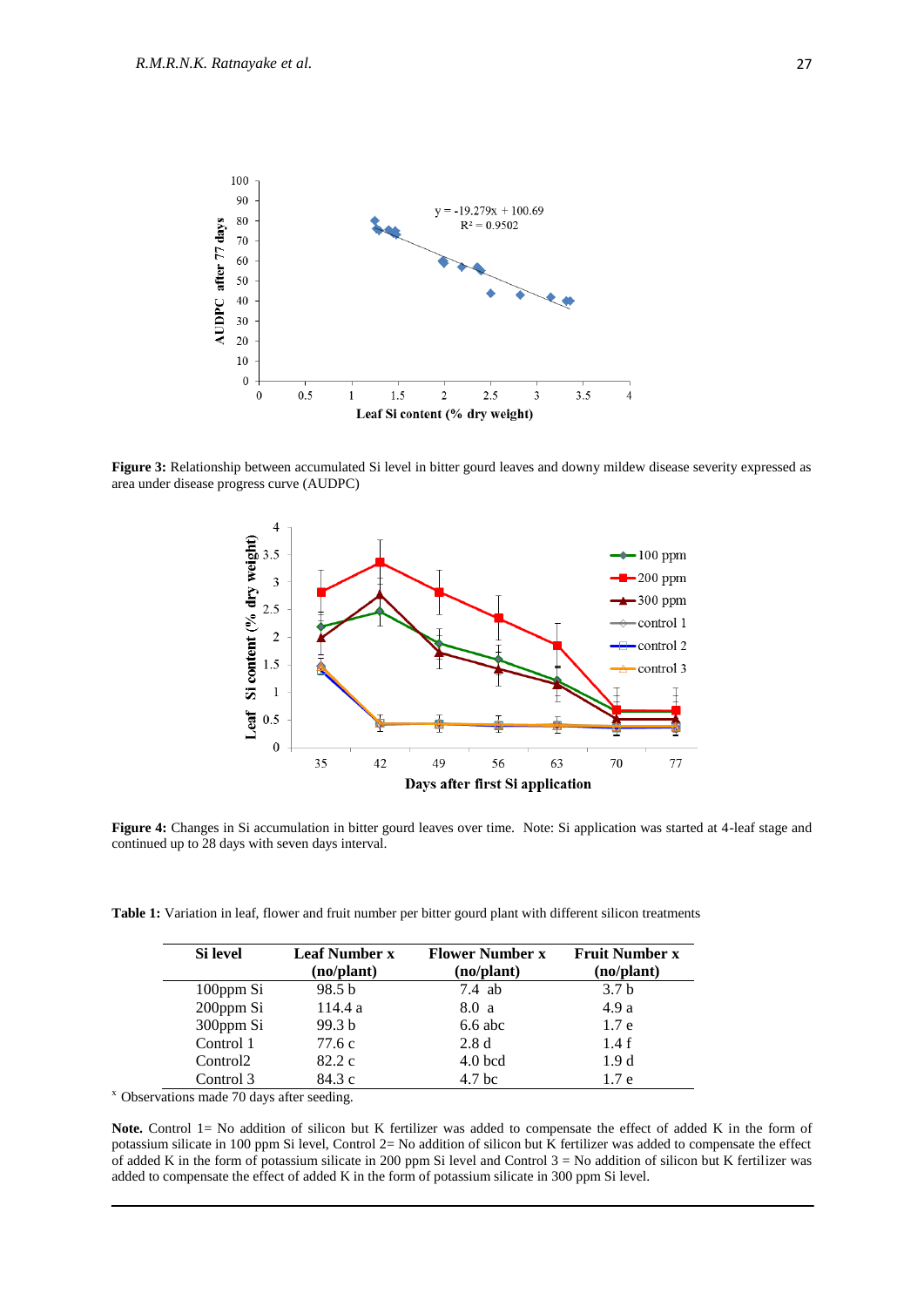

**Figure 5:** Transverse sections of bitter gourd leaves after Si application where a) treated b) un-treated (magnification x 400). Arrows indicate Si deposited cells stained with reddish brown colour with silver amine chromate.

#### **Si application and structural changes in leaves**

In transverse sections of bitter gourd leaves, the cuticle - epidermal layer thickness in Si treated plants was significantly higher (60 %) than that of control plants. The average cuticle - epidermal layer thickness in Si treated plants was 19.3 µm whereas in control plants it was 12.1  $\mu$ m. Further, it was noted that the cuticle thickness decreased with the progress of downy mildew over time regardless of the Si treatment (data not presented). When bitter gourd plants were diseased, cuticle - epidermal layer thickness decreased to an average of 15.8 µm where in the control plants it was 10.2 µm. Staining of silica bodies with silver amine chromate indicated the presence of silica deposits in some of the epidermal cells (Figure 5).

### **DISCUSSION**

Suppressive effect of silicon against plant pathogens has been known for many years (Cherif *et al*., 1994; Kanto *et al*., 2004) especially for diseases in rice plants (Datnoff *et al*., 1997). Present study revealed that soluble silicon has a suppressive effect on downy mildew in bitter gourd leaves. Soil analysis before Si amendment revealed that the soluble Si level in the potting mix was low and pH was nearly neutral. In general, minerals are bound to soil particles when pH levels are too high or too low thus making unavailable to plants. Si is found in the soil solution as solubilized monosilicic acid  $[Si(OH)_{4}]$  at a pH < 9, and as the silicic anion  $SiO<sub>3</sub><sup>2</sup>$ at a pH $>9$  (Jones and Handreck, 1967; Lewin and Reimann, 1969; Raven, 1983;). Therefore, the soil used for the current study was suitable for Si application.

It was clear that disease severity of Si treated plants was lower than that of control plants during the entire study period. These findings are in agreement with the current understanding that Si amendments reduce disease severity of crops that are grown in Si-deficient soils (Liang *et al*., 2005). It was noted that disease suppression was not related to the rate of Si application at any of the evaluation dates, although it was strongly affected by soluble silicon accumulated in the leaf tissue. In this study, no soil pH adjustments were made thus continuous application of increasing amount of potassium silicate to the soil may have increased soil pH leading to reduction of Si absorption. The concentration of Si in the soil solution is controlled by a pH dependant reaction and due to the adsorption of monosilicic acid at high pH by sesquioxides, the amount of soluble Si decreases as the pH increases. Si accumulation also varies considerably with the plant species, and the difference in Si accumulation has been attributed to the ability of the roots to take up Si (Ma *et al*., 2001; Ma and Takahashi 2002). Contrasting observations have been reported with studies on Si effectiveness against diseases in different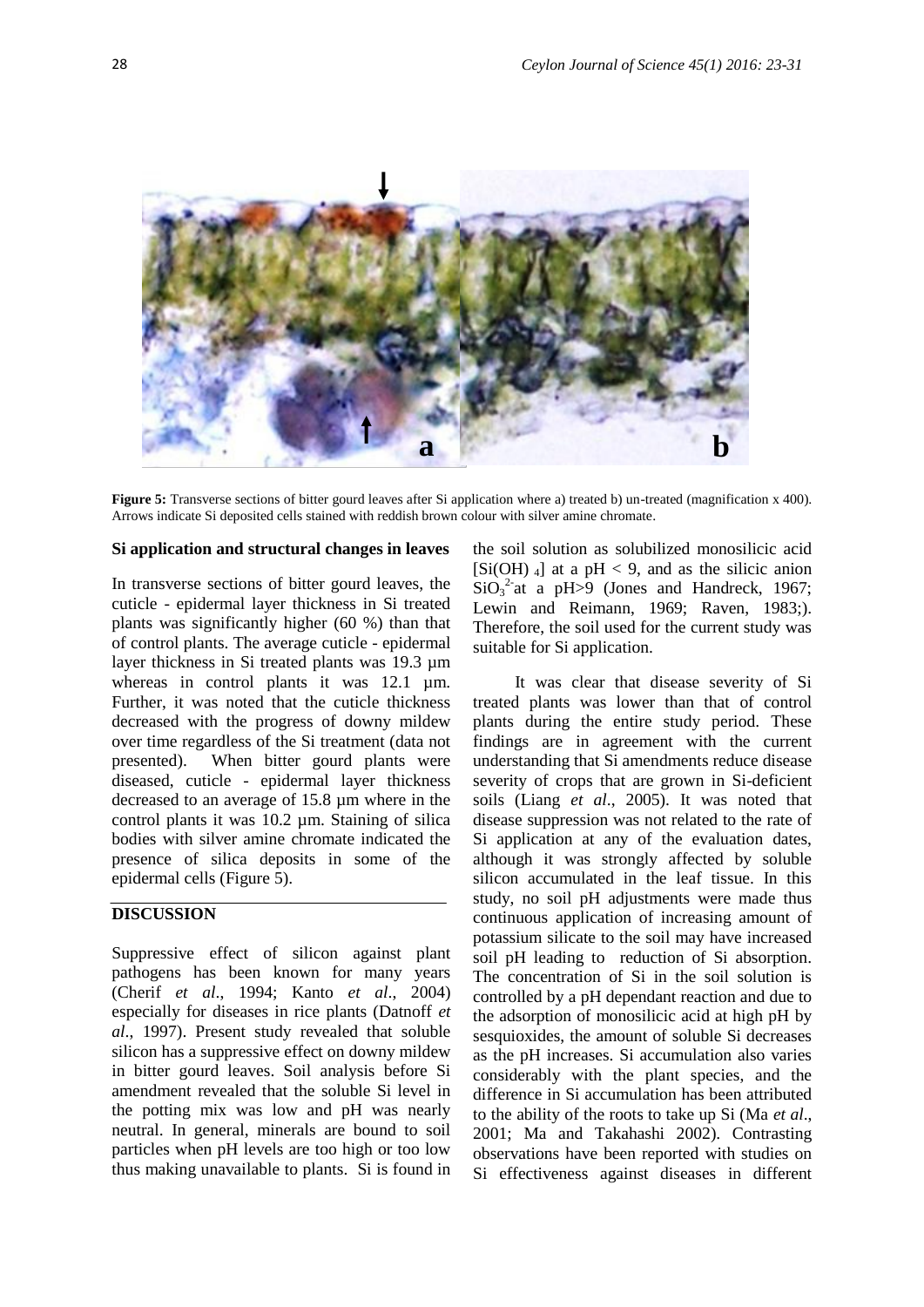crops. According to Mathai *et al*. (1977), Si reduced the intensity of sheath blight in rice but there was no significant difference between the high and low rates of Si applied where as Datnoff and Snyder (1994) have shown that as the rate of Si in the soil increased the intensity of sheath blight in rice was significantly reduced. Further, the silicon accumulation in the plant tissue was negatively correlated with blast severity in rice (Datnoff and Snyder, 1994) and powdery mildew on cucumber (Miyaki and Takahashi, 1983).

The present research showed that soluble Si level in leaves decrease over time after the Si application is terminated. It has been reported that continuous Si application is necessary in disease management because once it is deposited in the plant tissue it is not retranslocated (Datnoff *et al*., 2007).

The changes in cuticle- epidermal layer thickness during the experimental period may have resulted by deposition of silica as indicated by staining in brown colour with silver amine chromate in some of the epidermal cells. Presence of silica deposits was also observed at the sites of downy mildew infection. Thus it was likely that downy mildew infection was controlled by the increased silicification of the epidermal cells. On Si uptake into the plant, phytoliths (silica bodies) are likely to form in cell walls, cell lumen, and intercellular spaces and in subcuticular layer (Sangster *et al*., 2001). In the leaf blades of rice, silica is deposited as a 2.5 mm layer immediately beneath the cuticle layer as a Si–cuticle double layer. However, the silicification of cells is not restricted to the leaf blades and silicified cells are also found within the epidermis and vascular tissue of the stem, leaf sheath and hull (Prychid *et al*., 2004). Nevertheless, further observations under electron microscope are necessary for a better understanding on Si deposition in bitter gourd.

When considering growth characteristics, Si treatment had positive effects on number of leaves, flowers and pods in bitter gourd plants. Research findings from rice, sugarcane, sorghum, pearl millet and strawberry have also shown a positive correlation between Si application and growth and yield of plants (Miyaki and Takahashi, 1983; Ma*,* 2004). Silicon may be involved in cell elongation and/or cell division. In sugarcane, plant height was quadratically related to the rate of silicon

applied. Emardian and Newton (1989) observed increased plant growth in Si applied strawberry and they described it as the enhanced tissue elasticity and symplastic water volume which were associated with cell expansion and plant growth. Therefore, observation of the present study was similar to the findings with many other crops. However, the question why 300 ppm Si level deviated from expected positive effect warrants further investigation.

Protective role of Si can at least be partly due to the accumulation of Si in the bitter gourd leaves, enhancing their strength and rigidity creating a physical barrier to pathogens as described by many researchers (Adatia and Besford, 1986; Samuels *et al*., 1991). Alternatively, Si may have a more active role by inducing the plant's own defense mechanisms by producing compounds such as flavanoid (Fawe *et al*.,1998), diterpenoids (Rodrigues *et al*., 2004) and pathogenesis-related (PR) proteins (Liang *et al*., 2005; Rodrigues *et al*., 2005). Further investigations are currently under way with bitter gourd to elucidate other mechanisms linked with Si application and enhanced disease resistance against downy mildew.

### **CONCLUSIONS**

These results provide the first evidence that silicon can decrease downy mildew in bitter gourd leaves, which is a valuable option that may be used as an integrated disease management strategy, especially when the fungicide application needs to be reduced to obtain quality plant product.

#### **ACKNOWLEDGEMENTS**

Financial assistance by the National Research Council of Sri Lanka under the Grant Number NRC 11/118 is highly appreciated.

#### **REFERENCES**

- Adatia, M.H. and Besford, R.T. (1986). The effects of silicon on cucumber plants grown in re-circulating nutrient solution. *Annals of Botany* **58**: 343-351.
- Anonymous (1990). Crop Recommendations-Techno guide, Department of Agriculture, Sri Lanka.
- Buck, G.B., Korndorfer, G.H. and Datnoff, L.E. (2010). Extractors for estimating plant available silicon from potential silicon fertilizer sources. *Journal of Plant Nutrition* **34**(2): 272-282.
- Cai, K.Z., Gao, D., Luo, S.M., Zeng, R.S., Yang, J.Y. and Zhu, X.Y. (2008). Physiological and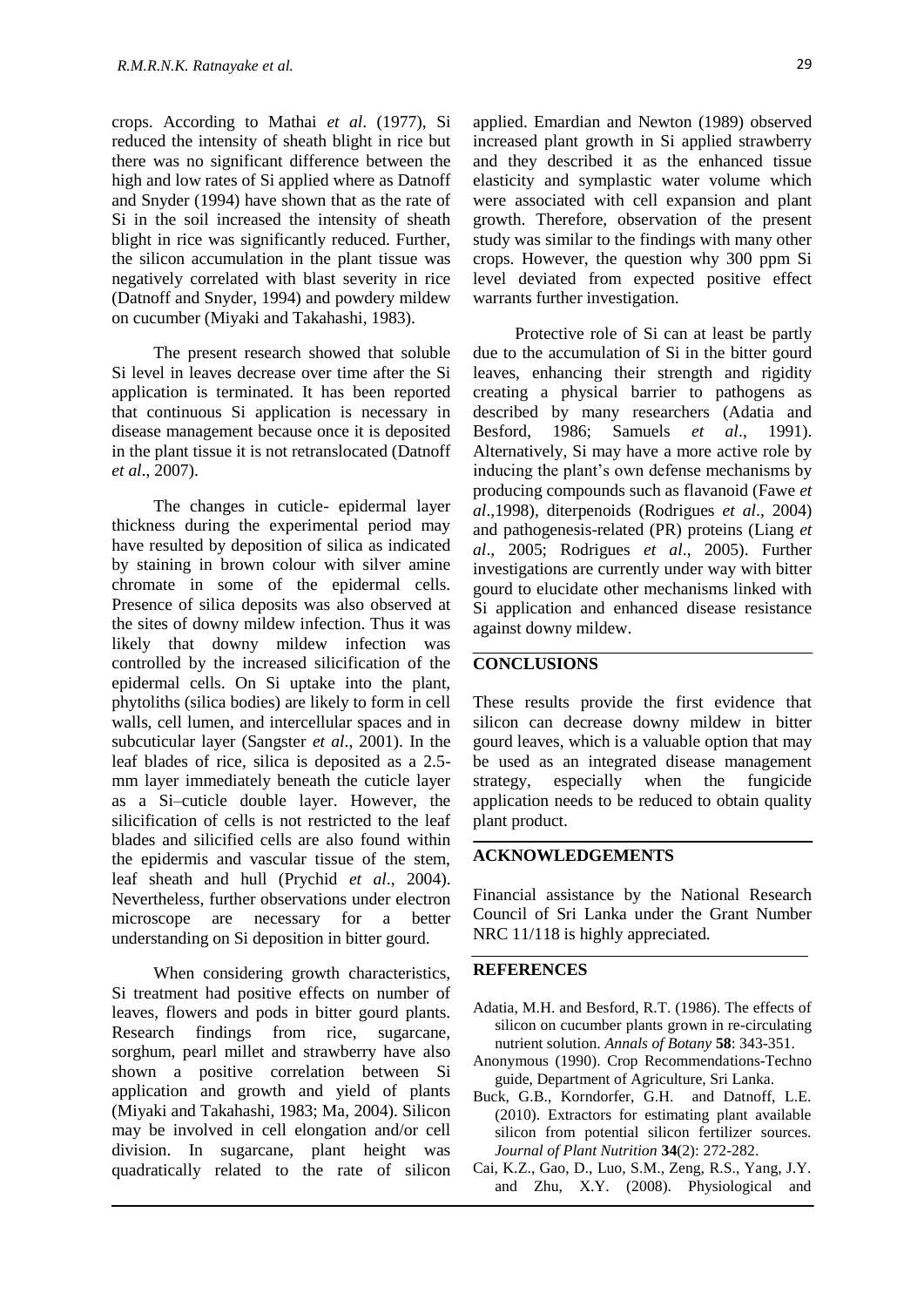cytological mechanisms of silicon-induced resistance in rice against blast disease. *Physiologia Plantarum* **134**: 324-333.

- Campbell, C.L., and Madden, L.V. (1990). *Introduction to Plant Disease Epidemiology*. Wiley & Sons, New York Pp. 402-412.
- Chaturvedi, P. (2012). Antidiabetic potentials of *Momordica charantia*: multiple mechanisms behind the effects. *Journal of Medicinal Food*  **15**(2):101-107.
- Cherif, M., Asselin, A. and Belanger, R.R. (1994). Defense response induced by soluble silicon in cucumber roots infected by *Pythium sp*. *Phytopathology* **84**(3): 236-242.
- Datnoff, L.E., and Snyder, G.H. (1994). Comparison of silicon and benomyl alone and in combination for reducing blast incidence. *Biological and Cultural Tests for Control of Plant Diseases* **9**: 113
- Datnoff, L.E., Deren, C.W. and Snyder, G.H. (1997). Silicon feltilization for disease management of rice in Florida. *Crop Protection* **16**: 525-531.
- Datnoff, L.E., Elmer, W.H., Huber, D. M. (2007). Mineral Nutrition and Plant Disease. APS Press. The American Phytopathological Society, St. Paul, Minnesota, U. S. A.
- De Vleesschauwer, D., Cornelis, P. and Hofte, M. (2006). Redox-active pyocyanin secreted by *Pseudomonas aeruginosa* 7NSK2 triggers systemic resistance to *Magnaporthe grisea* but enhances *Rhizoctonia solani* susceptibility in rice. *Molecular Plant-Microbe Interactions* **19**: 1406- 1419.
- Dharmakeerthi, R.S., Indraratne, S.P. and Kumaragamage, D. (2007). *Manual of soil sampling and analysis*. Special Publication No.10, Soil Science Society of Sri Lanka Pp 45-46.
- Elliot, C.L., and Snyder, G. (1991). Autoclaveinduced digestion for the colorimetric determination of silicon in rice straw. *Journal of Agricultural and Food Chemistry* **39**: 1118–1119.
- Epstein, E. (1994). The anomaly of silicon in plant biology. *Proceedings of the National Academy of Sciences USA* **91**: 11-17.
- Emardian, S.F. and Newton, R.J. (1989). Growth enhanced of loblolly pine (*Pinus taeta*, L.) seedlings by silicon. *Journal of Plant Physiology*  **134**: 98-103.
- Fawe, A., Abou-Zaid, M., Menzies, J.G. and Bélanger, R.R. (1998). Silicon-mediated accumulation of flavonoid phytoalexins in cucumber. *Phytopathology* **88**: 396-401.
- Guntzer, F., Keller, C. and Meunier, J.D. (2012). Benefits of plant silicon for crops: a review. *Agronomy for Sustainable Development* **32**: 201- 213.
- Heine, G., Tikum, G. and Horsi, W.J. (2007). The effect of silicon on the infection by and spread of *Pythium aphanidermatum* in single roots of

tomato and bitter gourd. *Journal of Experimental Botany* **58**(3): 569-577.

- Jones, L.H.P. and Handreck, K.A. (1967). Silica in soils, plants and animals. *Advances in Agronomy* **19**:107-149.
- Kanto, T., Miyoshi, A., Ogava, T., Maekawa, K. and Aino, M. (2004). Suppressive effect of potassium silicate on powdery mildew of strawberry in hydroponics. *Journal of general plant pathology* **70**: 207-211.
- Kaufman, P.B., Dayanandan, P., Franklin, C.I. and Takeoka, Y. (1985). Structure and Function of Silica Bodies in the Epidermal System of Grass Shoots. *Annals of Botany* **55**(4): 487-507.
- Lewin, J.C. and Reimann, B.E.F. (1969). Silicon and plant growth. *Annual Review of Plant Physiology*  **20**:289-304
- Liang, Y.C., Sun, W.C. and Si, J. (2005). Effects of foliar and root applied silicon on the enhancement of induced resistance to powdery mildew in *Cucumis sativus*. *Plant Pathology* **54**: 678-685.
- Ma, J.F., Goto, S. Tamai, K. and Ichii, M. (2001). Role of root hairs and lateral roots in silicon uptake by rice. *Plant Physiology* **127**(4): 1773- 1780.
- Ma, J.F., and Takahashi, E. (2002). *Soil, Fertilizer and Plant Silicon Research in Japan*. Elsevier Science B.V. Amsterdam, The Netherlands Pp.1- 281.
- Ma, J.F. (2004). Role of silicon in enhancing the resistance of plants to biotic and abiotic Stresses. *Soil Science and Plant Nutrition* **50**(1): 11-18.
- Ma, J.F., Tamai, K., Yamaji, N., Mitani, N., Konishi, S., Katsuhara, M., Ishiguro, M., Mathai, G., Paily, P.V. and Menon, M.R. (1977). Effect of fungicides and silicon in the control of sheath blight disease of rice caused by *Corticium sasakii* (Shiriyani). *Agricuture Research Journal in Kerala* **19**: 79-83.
- Matheka, D.M. and Alkizim, F.O. (2012). Complementary and alternative medicine for type 2 diabetes mellitus: Role of medicinal herbs. *Journal of Diabetes and Endocrinology* **3**(4), 44- 56.
- Miyake, Y. and Takahashi, E. (1983). Effect of silicon on the growth of cucumber plant in soil culture. *Soil Science and Plant Nutrition* **29**(4): 463-471.
- Murata, Y. and Yano, M. (2006). Si transporter in rice. *Nature* **440**: 688-691.
- Prychid, C., Rudal, J.P.J. and Gregory, M. (2004). Systematics and bilogy of silica bodies in Monocotyledons. *The Botanical Review* **69**:377- 440.
- Raven, J.A. (1983). The transport and function of silicon in plants. *Biological Reviews* **58**(2): 179- 207.
- Robinson, R.W. and Decker-Walters, D.S. 1996. *Crop production science in horticulture* 6: Cucurbits CAB International, UK.